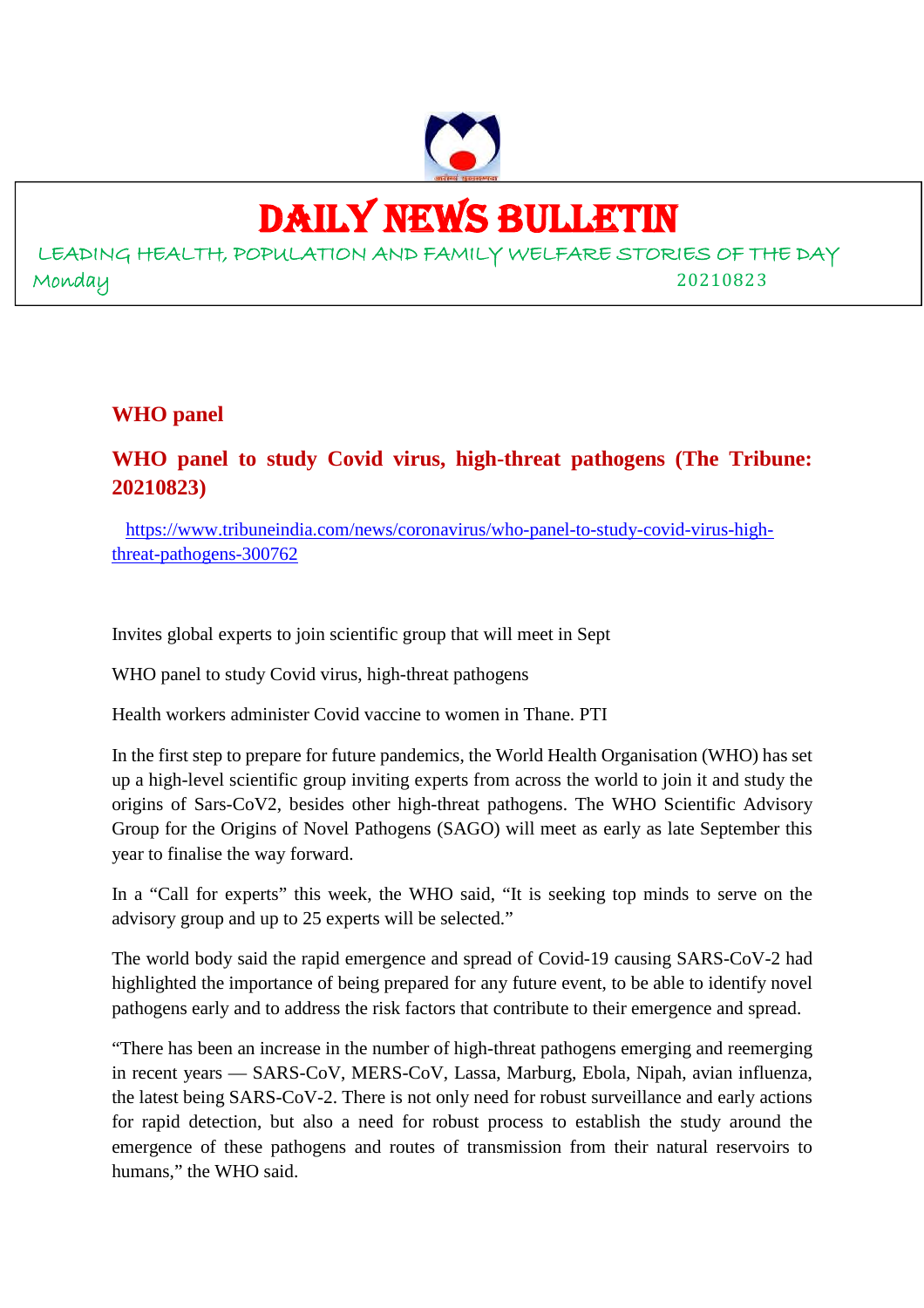The SAGO will advise the WHO on the development of a global framework to define and guide studies into the origins of emerging and re-emerging pathogens of epidemic and pandemic potential.

#### **India records 30,948 new Covid cases**

## **India records 30,948 new Covid cases, 403 more deaths; active cases lowest in 152 days (The Tribune: 20210823)**

https://www.tribuneindia.com/news/coronavirus/india-records-30-948-new-covid-cases-403 more-deaths-active-cases-lowest-in-152-days-300606

Total tally of Covid-19 cases increases to 3,24,24,234; death toll climbs to 4,34,367 with 403 fresh fatalities

India records 30,948 new Covid cases, 403 more deaths; active cases lowest in 152 days

As many as 15,85,681 tests were conducted on Saturday, taking the total cumulative tests conducted so far for detection of Covid-19 in the country to 50,62,56,239. PTI file

India logged 30,948 new coronavirus infections, while the active cases declined to 3,53,398 comprising 1.09 per cent of the total infections, according to the Union Health Ministry data updated on Sunday.

The total tally of COVID-19 cases has increased to 3,24,24,234. The death toll has climbed to 4,34,367 with 403 fresh fatalities, according to the data updated at 8 am.

The active cases have declined to 3,53,398, the lowest in 152 days, while the national COVID-19 recovery rate has increased to 97.57 per cent, the highest since March 2020, the ministry said.

A reduction of 7,942 cases has been recorded in the active COVID-19 caseload in a span of 24 hours.

As many as 15,85,681 tests were conducted on Saturday taking the total cumulative tests conducted so far for detection of COVID-19 in the country to 50,62,56,239. The daily positivity rate was recorded at 1.95 per cent. It has been less than three per cent for the last 27 days.

The weekly positivity rate was recorded at two per cent. It has been below three per cent for the last 58 days, according to the ministry.

The number of people who have recuperated from the disease surged to 3,16,36,469, while the case fatality rate stands at 1.34 per cent, the data stated.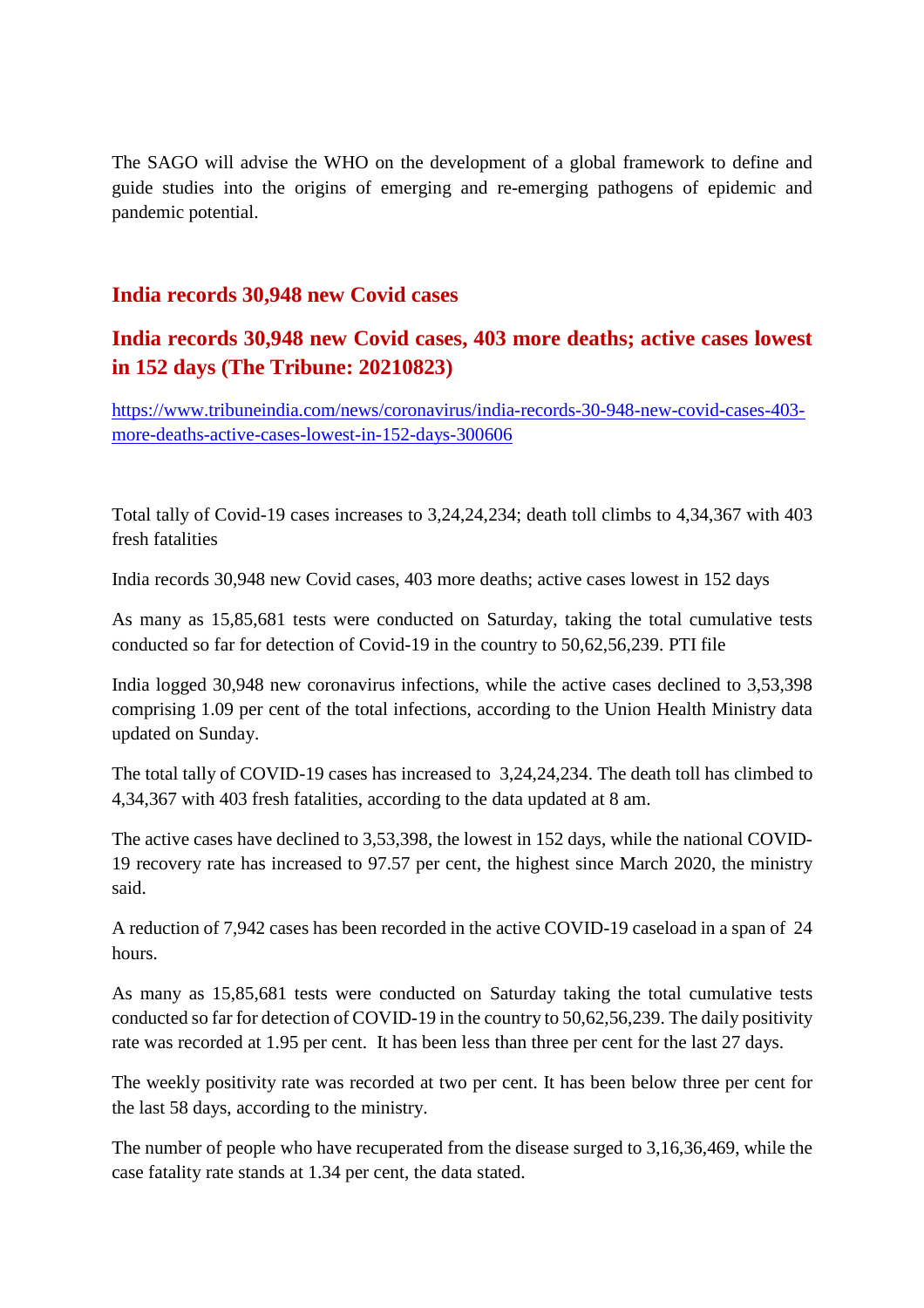India's COVID-19 tally had crossed the 20-lakh mark on August 7, 2020, 30 lakh on August 23, 40 lakh on September 5 and 50 lakh on September 16. It went past 60 lakh on September 28, 70 lakh on October 11, crossed 80 lakh on October 29, 90 lakh on November 20 and surpassed the one-crore mark on December 19. India crossed the grim milestone of two crore on May 4 and three crore on June 23.

Cumulatively, 58.14 crore COVID-19 vaccine doses have been administered under the nationwide vaccination drive till Sunday morning.

The 403 new fatalities include 145 from Maharashtra and 83 from Kerala.

A total of 4,34,367 deaths have been reported so far in the country including 1,35,817 from Maharashtra, 37,123 from Karnataka, 34,686 from Tamil Nadu, 25,079 from Delhi, 22,792 from Uttar Pradesh, 19,428 from Kerala and 18,356 from West Bengal.

The ministry stressed that more than 70 per cent of the deaths occurred due to comorbidities.

"Our figures are being reconciled with the Indian Council of Medical Research," the ministry said on its website, adding that state-wise distribution of figures is subject to further verification and reconciliation. PTI

# **ZyCoV-D, world's first plasmid DNA vaccine**

# **ZyCoV-D, world's first plasmid DNA vaccine, Okayed (The Tribune: 20210823)**

Indigenously developed by Ahmedabad-based Zydus Cadila, three-dose shot safe for children

ZyCoV-D, world's first plasmid DNA vaccine, okayed

Ahmedabad-based Zydus Cadila on Friday received emergency use authorisation from the drug controller for its three-dose ZyCoV-D Covid-19 vaccine, the world's first plasmid DNA-based shot

Ahmedabad-based Zydus Cadila on Friday received emergency use authorisation from the drug controller for its three-dose ZyCoV-D Covid-19 vaccine, the world's first plasmid DNA-based shot.

The three-dose ZyCoV-D is India's sixth approved Covid shot after Covishield, Covaxin, Sputnik V, Moderna and Johnson and Johnson.

Zydus Cadila calls the vaccine "a no injection", saying it has a needle-free application system in place to administer the shots.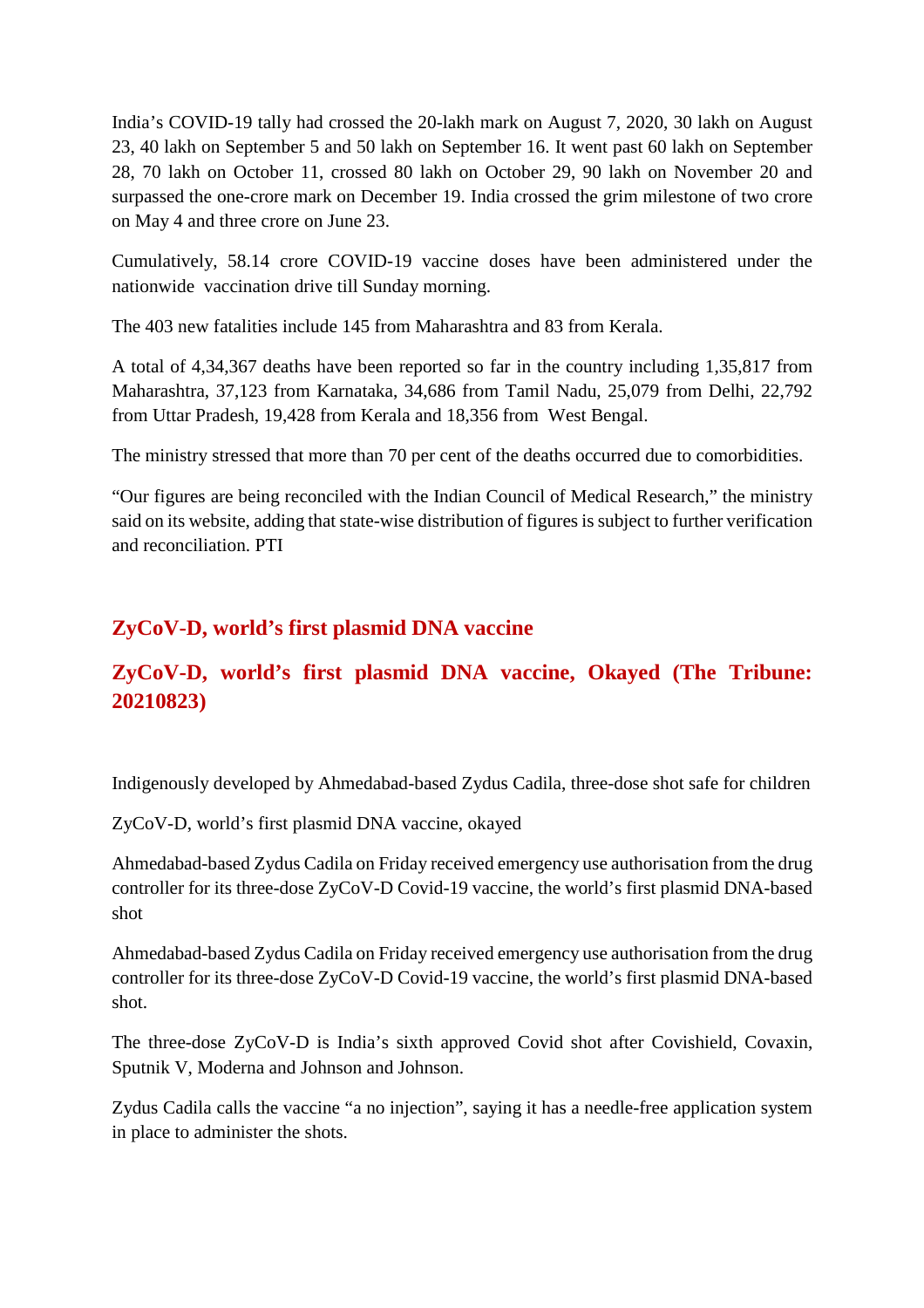The vaccine is also the first in India to be tested among 12 to 18 year olds, with the company saying it is safe for children.

"ZyCoV-D is the world's first and India's indigenously developed DNA-based vaccine for Covid-19 to be administered to humans, including children and adults 12 years and above. It has been developed in partnership with the Department of Biotechnology," said DBT secretary Renu Swarup.

The three-dose vaccine when injected produces the spike protein of the SARS-CoV-2 virus and elicits an immune response.

#### **Walnut**

# **Regular walnut consumption linked to greater longevity, reduced death risk: Harvard-led study (The Tribune: 20210823)**

https://indianexpress.com/article/lifestyle/health/regular-walnut-consumption-linked-togreater-longevity-reduced-death-risk-harvard-led-study-7463150/

The research, published in the journal Nutrients, found five or more servings of walnuts per week may provide the greatest benefit for reducing mortality risk and increasing life expectanc

walnut, walnut benefits, walnuts studyDo you have walnuts on a regular basis? (Photo: Getty Images/Thinkstock)

Consuming walnuts regularly may be associated with a lower risk of death and an increase in life expectancy among older adults compared to those who do not eat the nuts, according to a Harvard-led study.

The research, published in the journal Nutrients, found five or more servings of walnuts per week may provide the greatest benefit for reducing mortality risk and increasing life expectancy.

"What we have learned from this study is that even a few handfuls of walnuts per week may help promote longevity, especially among those whose diet quality isn't great, to begin with," said Yanping Li, senior research scientist at Harvard T.H. Chan School of Public Health in the US.

"It's a practical tip that can be feasible for a number of people who are looking to improve their health, which is top of mind for many people," said Li, lead investigator of the study.

The research found that eating five or more servings per week was associated with a 14 per cent lower risk of death from any cause, 25 per cent lower risk of dying from cardiovascular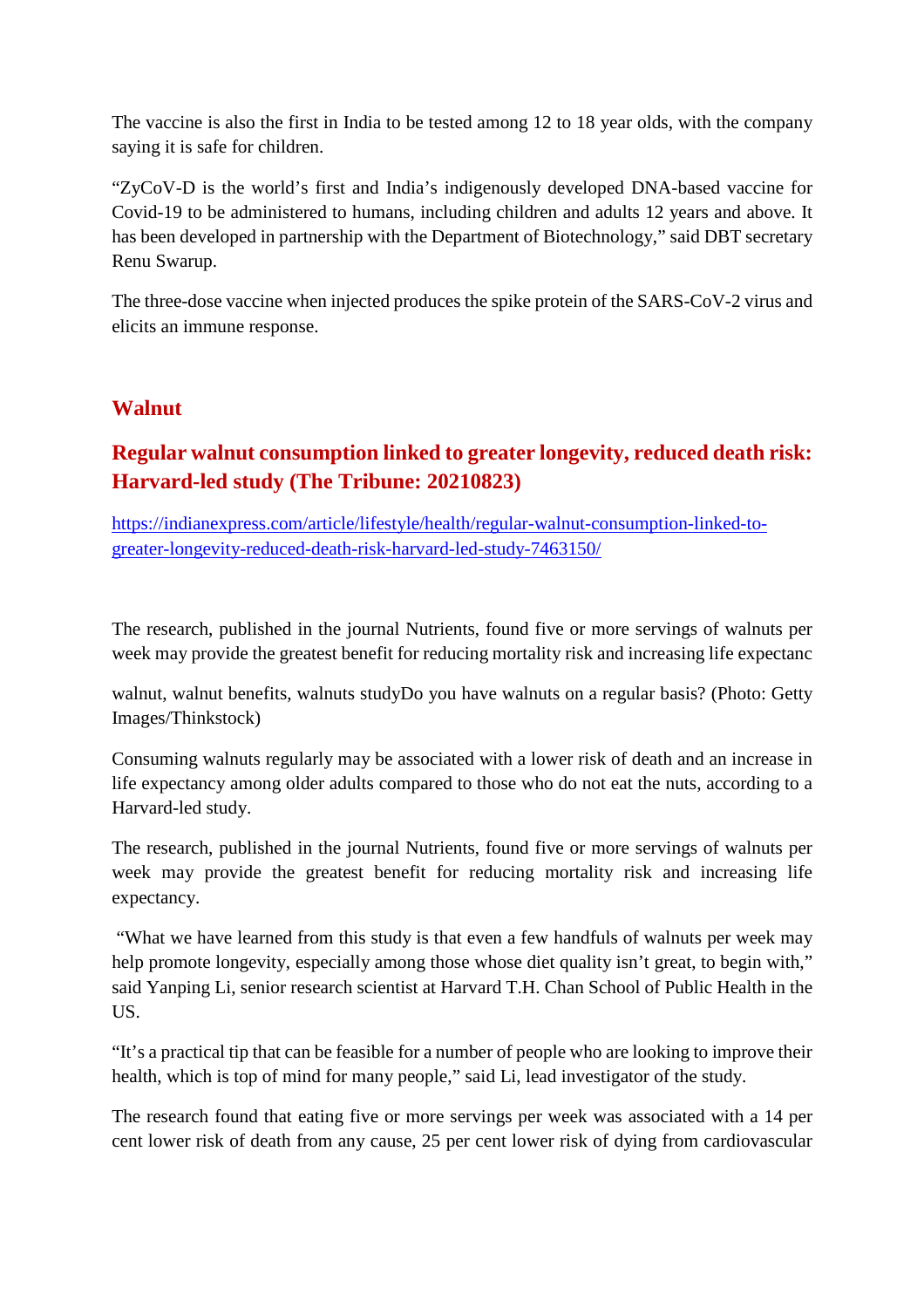diseases (CVD), and a gain in about 1.3 years of life expectancy, compared to those who didn't consume walnuts.

Consuming walnuts two to four times per week could have its benefits, too, with the researchers finding a 13 per cent lower risk of death overall, 14 per cent lower risk of dying from cardiovascular diseases, and a gain in about one year of life, compared to non-walnut consumers, the researchers said.

Even among people with a suboptimal diet, just a half serving per day increase in walnut consumption was associated with benefits, including 12 per cent reduced risk of death and 26 per cent lower risk of death from cardiovascular diseases, specifically, they said.

For this study, the researchers examined data from 67,014 women of the Nurses' Health Study with an average age of 63.6 years and 26,326 men from the Health Professionals Follow-up Study aged 63.3 years in 1986.

Participants were relatively healthy when they joined the studies, and were followed for about 20 years (1998-2018).

Dietary intake was assessed every four years in which participants reported on their overall dietary intake, including how often they consumed walnuts, other tree nuts, and peanuts, as well as lifestyle factors like exercise and smoking status.

Based on this data, the researchers were able to identify associations between walnut consumption at varying levels and different health indicators related to longevity.

"We observed that participants with higher amounts of walnut consumption, as well as the frequency, had a lower risk for all-cause mortality and CVD mortality compared with nonconsumers," the authors of the study wrote.

ALSO READ |Consuming this nut may improve gut, heart health: Study

The researchers noted that as an observational study, these results do not prove cause and effect, but they do shed light on how walnuts may support an overall healthy lifestyle that promotes longevity.

Participants who consumed greater amounts of walnuts tended to be more physically active, have a healthier diet, lower alcohol consumption, and take multivitamins, they said.

All of these factors could influence life expectancy, however, the researchers adjusted for these aspects in their analysis.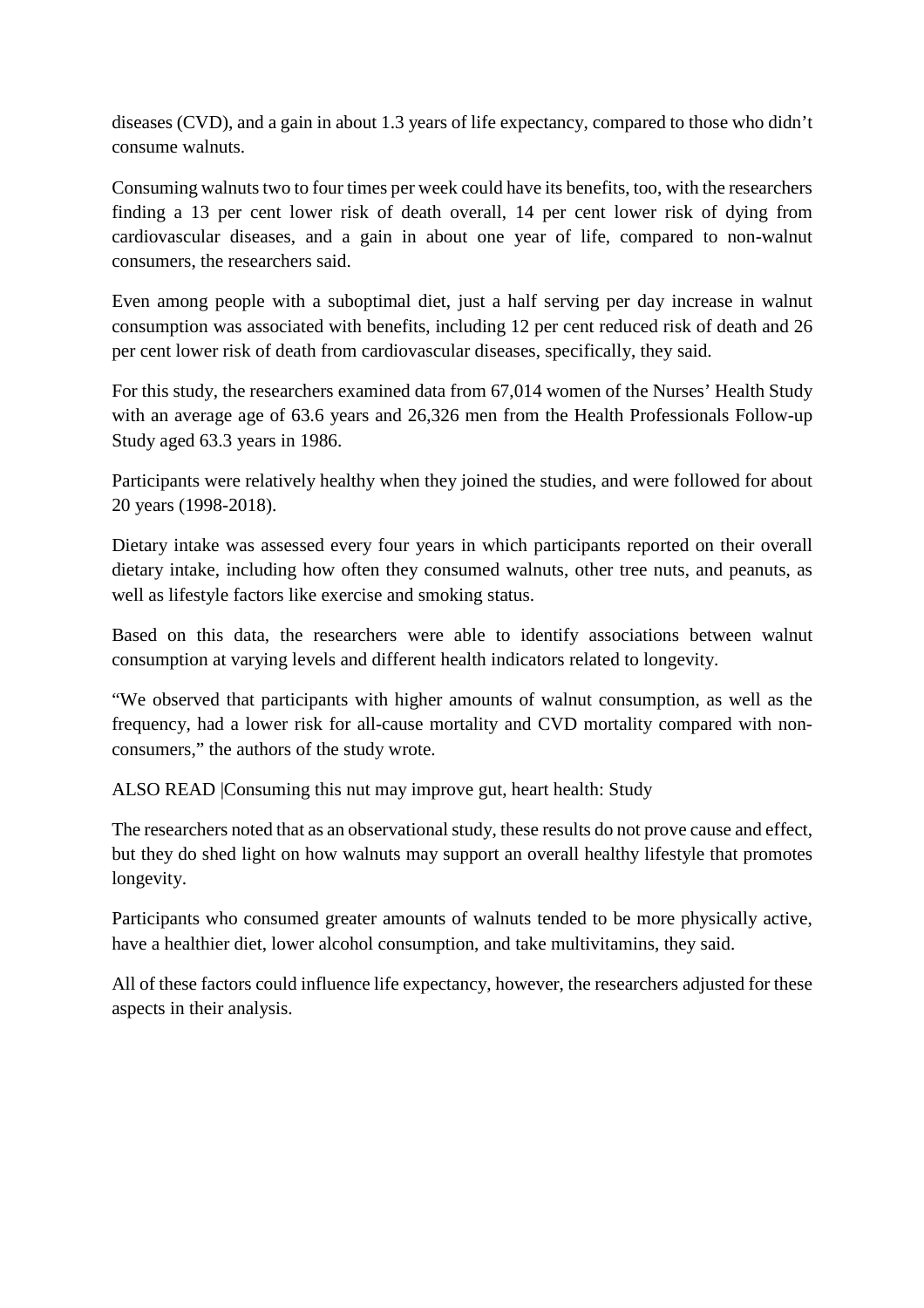#### **Food and Nutrition**

## **Five nutrition mistakes you should avoid during monsoon (The Tribune: 20210823)**

https://indianexpress.com/article/lifestyle/health/five-nutrition-mistakes-you-should-avoidduring-monsoon-7425149/

While the rain may seem like the best time of the year, it is also when we are more prone to fall sick

healthy eating, healthy foods, monsoon season, healthy eating during monsoon season, healthy eating habits in rainy season, health, nutrition, indian express newsKnow what kind of healthy food to put on your plate this monsoon season. (Photo: Getty/Thinkstock)

Sitting by your window, listening to the rhythm of the falling rain, the smell of the mud, the cool and cozy environment, the soothing relief after the scorching heat of the summers and hoping for a rainbow is sure to awaken a number of childhood memories.

If you hear close enough, you would also hear your mother asking you to take care of your health, not leave your hair wet, wear clothes that keep you warm and also watch what you eat.

While the rain may seem like the best time of the year, it is also when we are more prone to fall sick.

Here are five nutrition mistakes you should avoid during the monsoon to remain healthy, as advised by dietitian Mac Singh, founder of Fitelo.

ALSO READ |From tea, coffee to milk and apples: Nutritionist suggests the best time to have them

#### 1: Avoiding citrus fruits

Citrus fruits are a great source of vitamin C. Vitamin C is great for your immunity as it fights infections, making it the need of the hour. Owing to the sourness of these fruits, people tend to avoid them during the monsoon, thereby compromising their immunity.

If you do not like consuming citrus fruits as a whole, you can always sprinkle a lemon on your food or make yourself a nice fruit drink. If you really cannot have citrus fruits, do not forget to consume foods such as papaya, guava and bell pepper as these are rich sources of vitamin C.

#### 2: Avoiding prebiotic and probiotic foods

Similar to citrus fruits, people are often seen avoiding probiotic foods like curd. During monsoons, you need to ensure you provide your gut with a diet that pleases it and takes care of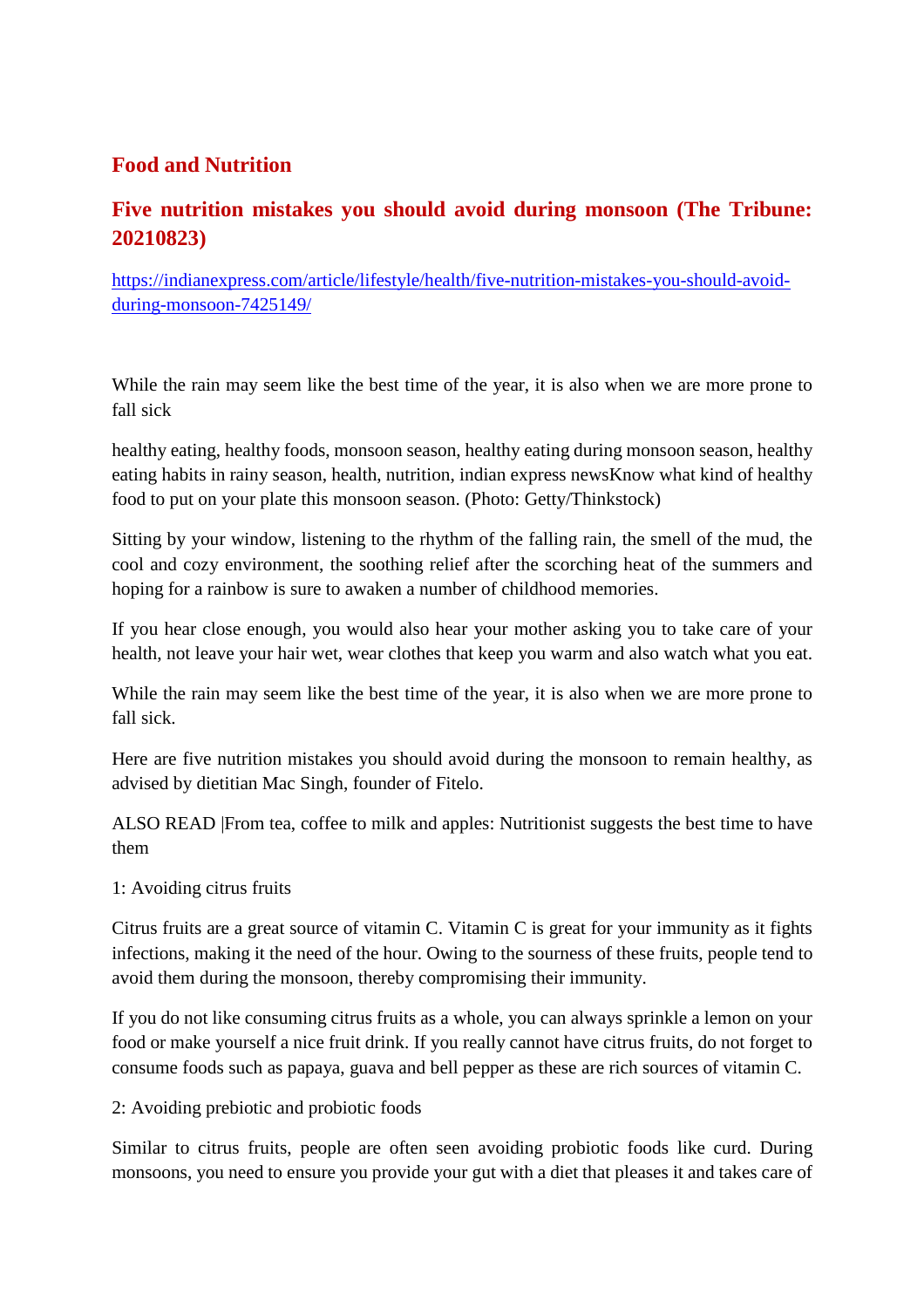your immunity, too. Foods like curd, buttermilk, pickled vegetables help the gut fight diseasefighting germs and other harmful bacteria.

ALSO READ |Dietitian shares simple tips to maximise absorption of vitamin B12

healthy eating, healthy foods, monsoon season, healthy eating during monsoon season, healthy eating habits in rainy season, health, nutrition, indian express news Fried foods cause bloating and an upset stomach. (Photo: Getty/Thinkstock)

3: Consuming refrigerated water

If you really want to avoid something to keep your throat safe, it is fridge water. Cold water harms your throat and makes you prone to infections. If you find it hard to give up cold water, switch to our traditional ghade ka paani. Not only would this quench your thirst, but also provide a wide array of benefits ranging from boosting metabolism to balancing hormones and preventing sun strokes.

4: Ignoring hyper-local seasonal foods

The reason why there is emphasis on the consumption of hyperlocal seasonal fruits and vegetables, is because the benefits can be attained only when fruits and vegetables grown in your region are seasonal.

Imported fruits and vegetables are artificially made and harvested and hence devoid of immune boosting benefits.

5: Over-indulging in street foods

Monsoons call for fried snacks such as pakoras with chai. Fried foods cause bloating and an upset stomach. During the monsoon, one does not feel thirsty and often skips drinking enough water, which leads to dehydration due to humidity. So make sure to drink 2.5-3 liters of water daily.

# **Curbing Delta**

# **Curbing Delta: On the variant that drives India's COVID-19 infections (The Hindu: 20210823)**

https://www.thehindu.com/opinion/editorial/curbing-delta-the-hindu-editorial-on-the-variantthat-drives-indias-covid-19-infections/article36049578.ece

Increasing vaccination and monitoring of new variants are essential in fighting the pandemic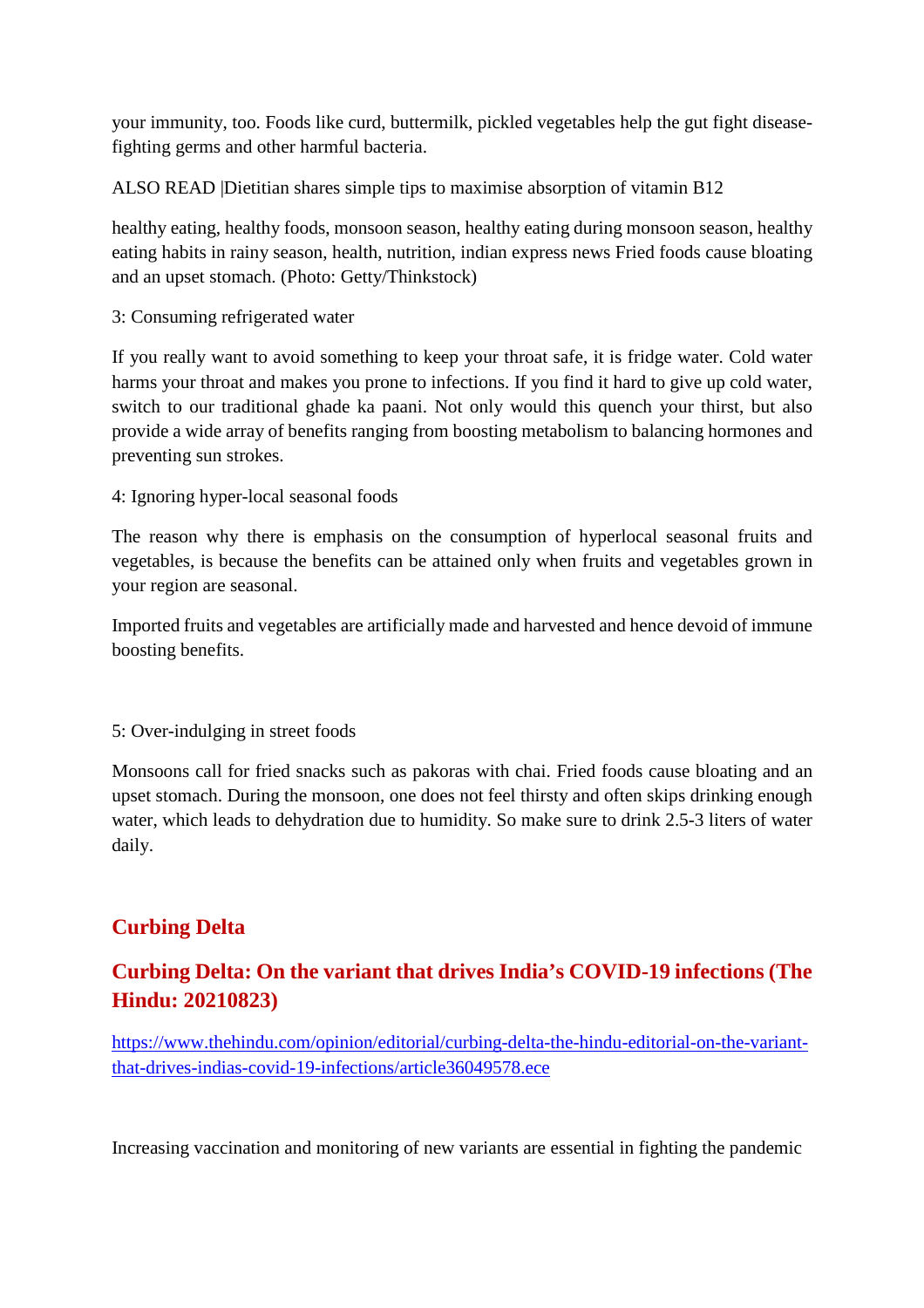The overall number of coronavirus cases in India is on a downward

## **Herd immunity**

#### **Grasping at straws: the race towards herd immunity (The Hindu: 20210823)**

https://www.thehindu.com/news/national/delta-variant-driving-infections-in-india-says-indiasars-cov2-genome-consortium-report/article36019514.ece

When people move, changing the demography of the 'herd,' or when new variants emerge, this can lead to loss of herd immunity

In the beginning of the pandemic, when vaccines were still undergoing clinical trials, the goal was to quickly reach herd immunity through vaccination and

#### **Pfizer COVID-19 jab declines faster**

### **Pfizer COVID-19 jab declines faster than AstraZeneca: study (The Hindu: 20210823)**

https://www.thehindu.com/news/international/pfizer-covid-jab-declines-faster-thanastrazeneca-study/article36006109.ece

The effectiveness of the Pfizer-BioNTech vaccine against COVID-19 declines faster than that of the AstraZeneca jab, according to a new study published on

#### **COVID-19 booster**

# **WHO Africa: COVID-19 booster shots make 'mockery' of equity (The Hindu: 20210823)**

https://www.thehindu.com/news/international/who-africa-covid-19-booster-shots-makemockery-of-equity/article36006022.ece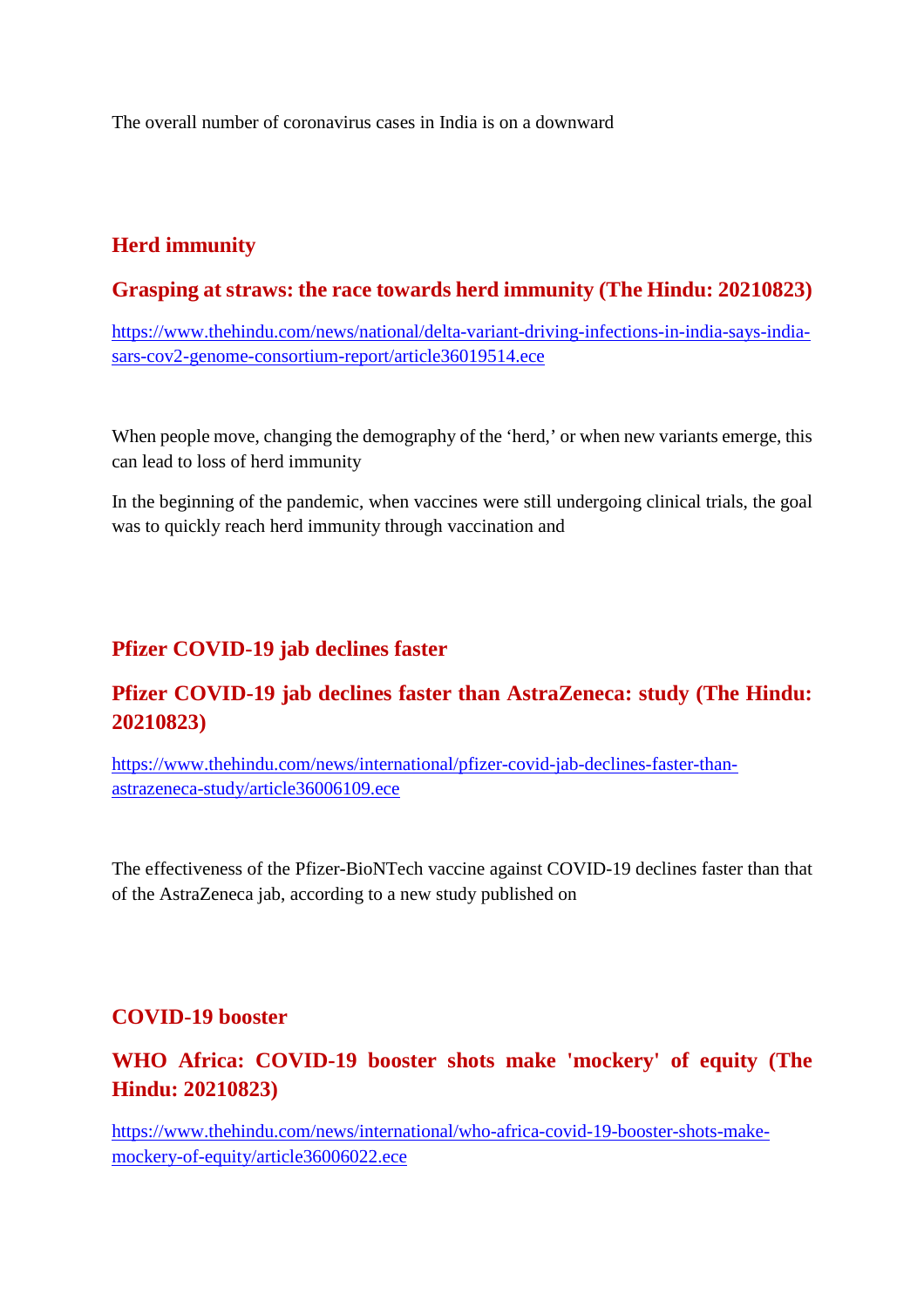WHO says less than 2% of the population of 1.3 billion people in Africa is fully vaccinated

Rich countries' decisions to roll out COVID-19 booster shots while so many people across Africa remain unvaccinated "threaten the promise of a brighter

#### **NIMHANS helpline during pandemic**

# **13,451 healthcare workers used NIMHANS helpline during pandemic: Health Ministry(The Hindu: 20210823)**

https://www.thehindu.com/news/national/13451-healthcare-workers-used-nimhans-helplineduring-pandemic-health-ministry/article35875662.ece

Facility was set up anticipating the impact of COVID-19 on mental health

In over a year after it was established, the Health Ministry's COVID-19 mental health helpline number, set up through the National Institute of Mental Health

#### **Third Wave (Hindustan: 20210823)**

https://epaper.livehindustan.com/imageview\_1001415\_124159402\_4\_1\_23-08- 2021\_0\_i\_1\_sf.html